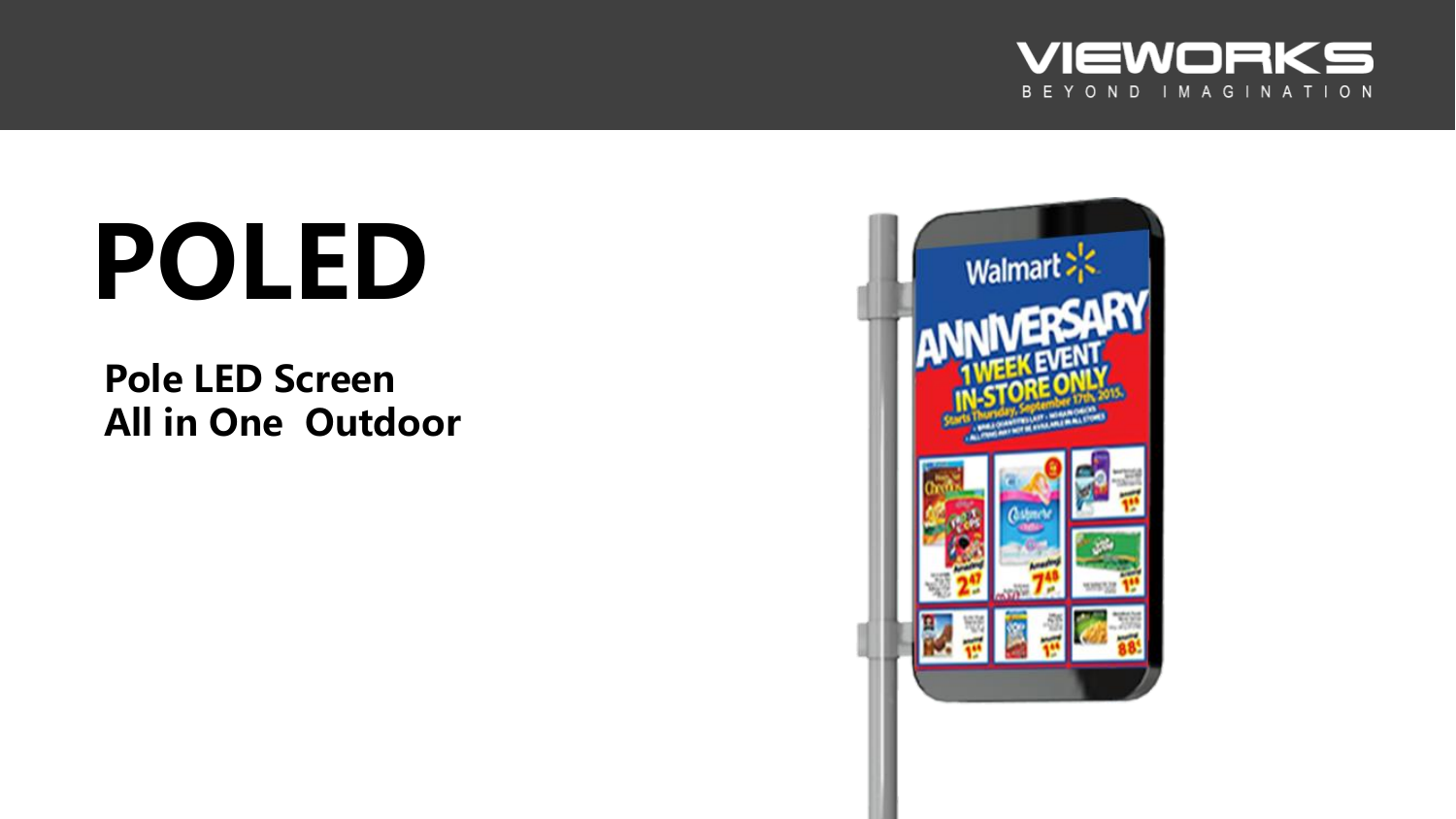## **POLED**

### **Single Screen / Dual screens**







−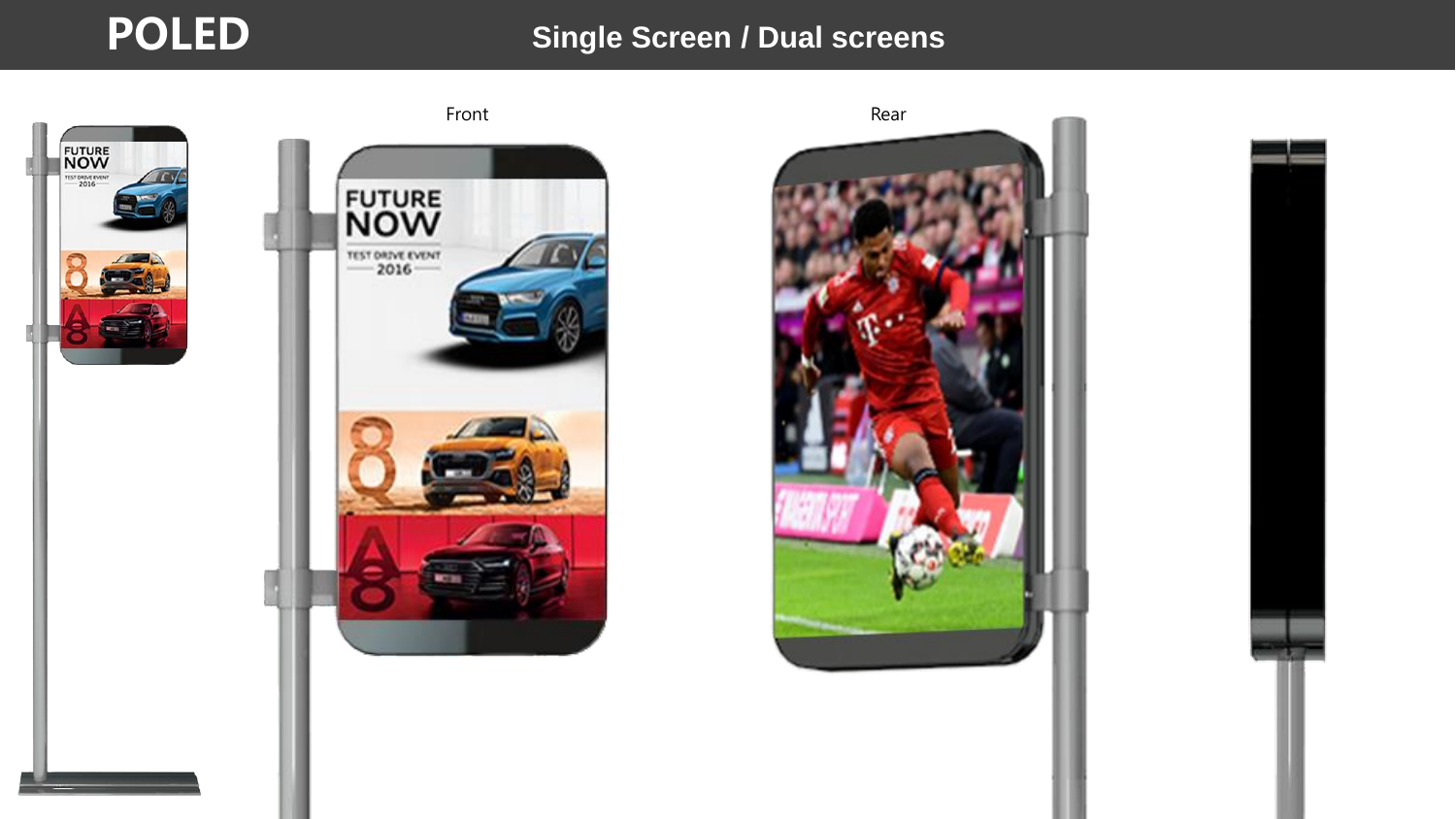#### What is POLED ?

POLED is all in one Pole LED screen that grabs high eye catches. POLED adopts excellent features for outdoor LED screen high brightness 6,000 nits displaying nice picture with narrow pitch 3.3mm even under direct strong sunlight, all weather proof including water proof, vandal proof.

#### What are advantages ?

High eye catches with high pole led screen

Fast ROI by AD fees & increasing revenue.

Displays nice picture with high brightness 6,000 nits, narrow pitch 3.3mm even under strong direct sunlight.

Integrated All in One. User friendly Warranty 2 years

Multiple demands with multiple solutions

Various methods of contents uploading by Mobile phone, usb, labtop.

Contents of big number of LED screen can be managed by remote control in office at real time.

Viewing angle adjustable

All weather proof including water proof IP65

Solid anchor bolt mounting Wayfinding in wide place like Theme park, big Event, etc

#### Where are big demands ?

Supermarket Grocery Chain store Theater Theme park Sports Stadium various Events Digital City Street & More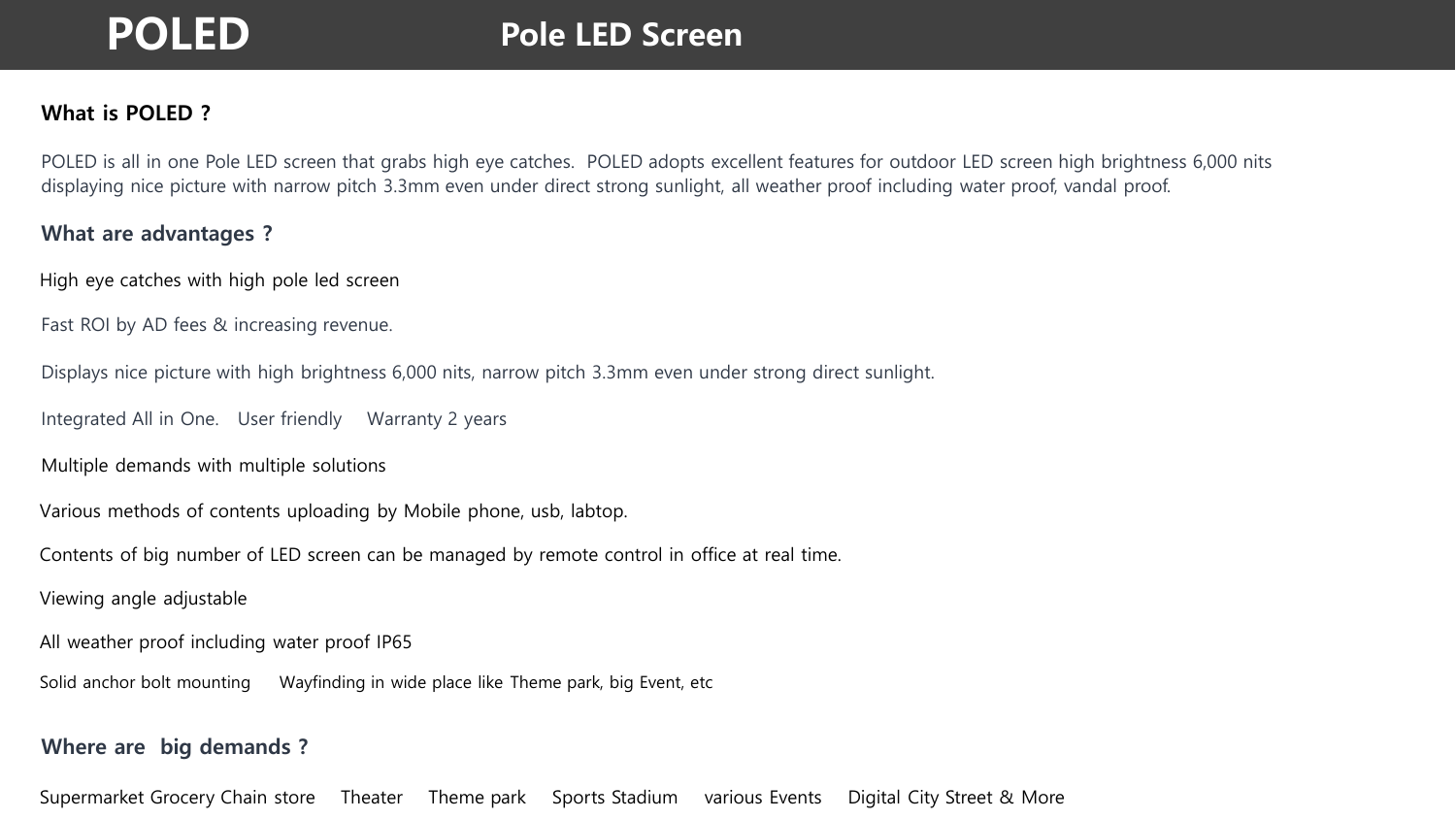## **POLED SPECIFICATON**

| Pixel Pitch            | 3.3mm                                           |  |
|------------------------|-------------------------------------------------|--|
| Pixel Configuration    | 3in1 SMD Chip                                   |  |
| Screen size            | W 640mm (25.2") x H 1,120mm (44.1")             |  |
| resolution             | 194 x 339                                       |  |
| Luminosity             | 6,000 nits                                      |  |
| Visual Angle           | Horizontal:160°; Vertical:160°                  |  |
| Storage                | 8GB (built in controller)                       |  |
| Processing Depth       | 16 bits                                         |  |
| Color number           | 16 M/28S                                        |  |
| Data refresh rate      | 1820Hz                                          |  |
| Display Mode           | synchronous with video source                   |  |
| Data Communication     | VGA Mapped/NTSC/PAL, JPG, BMP, AVI, WMV, RM etc |  |
| Lifespan               | 100,000 hours                                   |  |
| LED Failure Rate       | ≤0.00001(Led display line standard<0.0001)      |  |
| Power supply           | $100 - 240v$                                    |  |
| <b>Working Voltage</b> | DC 5V                                           |  |

| <b>LED</b>     | Power Consumption   | Average 250W Max 800W                                                                                                                                                                                                                                      |
|----------------|---------------------|------------------------------------------------------------------------------------------------------------------------------------------------------------------------------------------------------------------------------------------------------------|
|                | Working Temperature | $-30^{\circ}$ C ~ +50 $^{\circ}$ C                                                                                                                                                                                                                         |
|                | Ambient Humidity    | 10%-90%RH                                                                                                                                                                                                                                                  |
|                | Ingress Protection  | IP <sub>65</sub>                                                                                                                                                                                                                                           |
| <b>CHASSIS</b> | Chassis size        | Single screen: W 640mm (25.2") x H 1,280mm (50.4")<br>x D 100mm (3.94")<br>Dual screens: W 640mm (25.2") x H 1,280mm (50.4")<br>x D 140mm (5.51")<br>Front LED screen + Rear Poster led backlight<br>W 640mm (25.2") x H 1,280mm (50.4") x D 140mm (5.51") |
|                | Pole                | 4 meters (13.1ft)                                                                                                                                                                                                                                          |
|                | weight              | Single screen 75kgs                                                                                                                                                                                                                                        |
|                |                     | Dual screen 120kgs                                                                                                                                                                                                                                         |
|                | material            | Solid steel sheet with powder sprayed paint                                                                                                                                                                                                                |